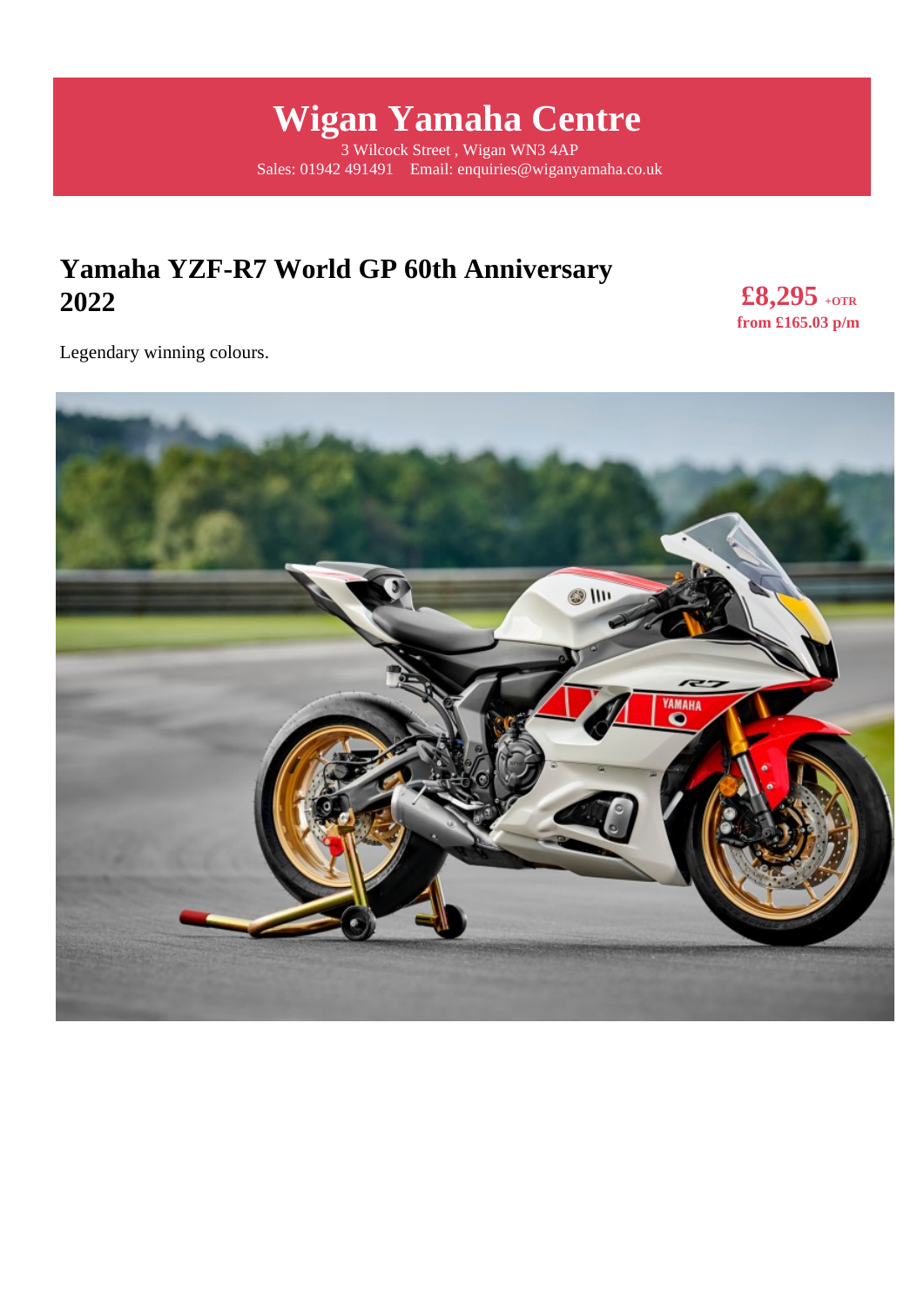Created using the same pure race-bred DNA that comes with every Yamaha Supersport bike, the R7's compact dimensions and high-torque engine are guaranteed to put a smile on your face with every ride. And to celebrate 60 years of Grand Prix racing, Yamaha has created the exclusive R7 World GP 60th Anniversary with the iconic white and red "speed block" colour scheme. Yamaha's involvement in Grand Prix racing started way back in 1961 when the company entered the French GP to compete at the highest level. The team's first victory came soon after, and Yamaha won the first of many World Championships in 1964. The race wins continue, with over 500 victories recorded to date – and many more to come. Every R-Series supersport owes its existence to Yamaha's race bikes. The R7 World GP 60th Anniversary's iconic white body colour with red "speed block" graphics and special 60th anniversary emblem – combined with a red front fender, yellow front plate and gold-coloured wheels – embodies 60 years of GP racing and celebrates the famous race bikes and riders that have helped to make Yamaha what it is today.

#### **Engine**

**ENGINE TYPE** 2-cylinder, Liquid-cooled, EURO5, 4-stroke, 4-valves, DOHC

**DISPLACEMENT** 689cc

**BORE X STROKE** 80.0 x 68.6 mm

**COMPRESSION RATION**  $11,5:1$ 

**RATED OUTPUT** 54,0 kW (73,4 PS) @ 8.750 rpm

Euro 5 **CLUTCH**

**CERTIFICATION**

Wet, Multiple Disc

**IGNITION TCI** 

**STARTING** Electric

67,0 Nm (6.8 kg-m) @ 6.500 rpm **LUBRICATION** Wet sump

**MAX. TORQUE**

**FUEL SUPPL** Fuel Injection

**GEARBOX** 6 Speed

**FINAL DRIVE** Chain

#### **Chassis**

| <b>FRAME</b>                               | <b>REAR SUSPENSION</b>                            | <b>REAR TYRE</b>             |
|--------------------------------------------|---------------------------------------------------|------------------------------|
| Diamond                                    | Swingarm, (link suspension)                       | 180/55ZR17M/C (73W) Tubeless |
| <b>FRONT SUSPENSION</b><br>Telescopic fork | <b>REAR SUSPENSION STROKE</b><br>$130 \text{ mm}$ |                              |
| <b>FRONT SUSPENSION STROKE</b>             | <b>REAR BRAKE</b>                                 |                              |
| $130 \text{ mm}$                           | Hydraulic single disc brake, $\varnothing$ 245 mm |                              |
| <b>FRONT BRAKE</b>                         | <b>FRONT TYRE</b>                                 |                              |
| Hydraulic dual disc brake, Ø298 mm         | 120/70ZR17M/C (58W) Tubeless                      |                              |

#### **Dimension**

| <b>LENGTH</b> | <b>UNLADEN WEIGHT</b> |
|---------------|-----------------------|
| $2.070$ mm    | $188 \text{ kg}$      |

**WIDTH** 705 mm

**USABABLE TANK VOLUME** 13,0 l

**HEIGHT** 1.160 mm **WHEELBASE** 1.395 mm

**GROUND CLEARANCE** 135 mm **SEAT HEIGHT** 835 mm